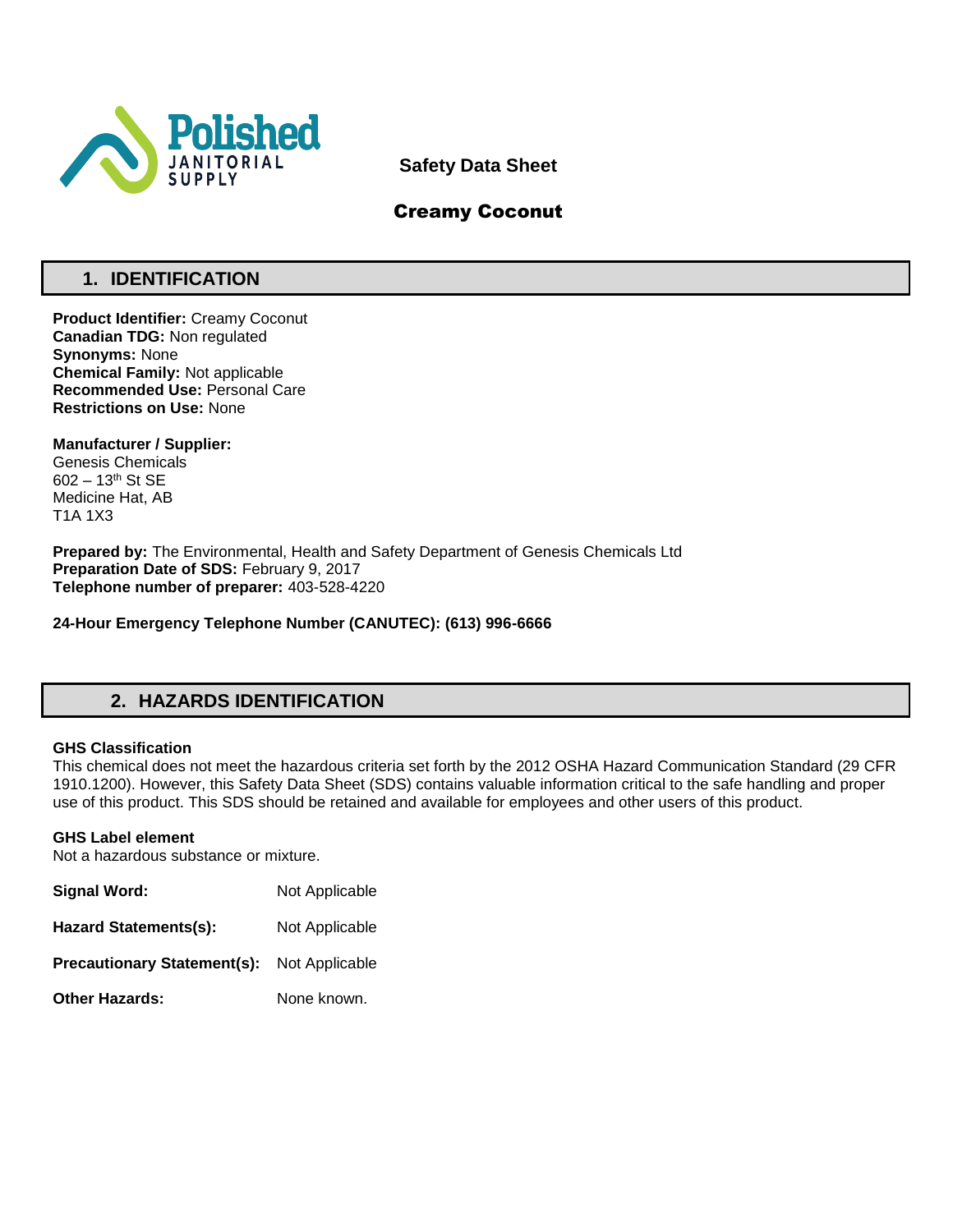# **3. COMPOSITION/INFORMATION ON INGREDIENTS**

| <b>Chemical Name</b>                                      | CAS No.    | <b>Concentration %</b> |
|-----------------------------------------------------------|------------|------------------------|
| Sodium Laureth Sulfate                                    | 9004-82-4  | <30                    |
| Cocamide DEA                                              | 68603-42-9 | $30$                   |
| C <sub>14</sub> -C <sub>16</sub> Alcohol Sodium Sulfonate | 68439-57-6 | $30$                   |
| Cocamidopropyl Betaine                                    | 61789-40-0 | <30                    |
| Sodium Chloride                                           | 7647-14-5  | <10                    |

#### **Notes**

\*\*If Chemical Name/CAS No is "proprietary" and/or Weight-% is listed as a range, the specific chemical identity and/or percentage of composition has been withheld as a trade secret.\*\*

# **4. FIRST AID MEASURES**

# **First-aid Measures**

#### **Inhalation**

Remove victim to fresh air and keep at rest in a position comfortable for breathing. If effects occur consult a physician.

# **Skin Contact**

Flush with copious amounts of water as a precaution. If skin irritation or a rash occurs, get medical advice/attention.

## **Eye Contact**

Immediately rinse the contaminated eye(s) with lukewarm, gently flowing water for 15-20 minutes, while holding the eyelid(s) open. Take care not to rinse contaminated water into the unaffected eye or onto the face. Remove contact lenses, if present and easy to do. If eye irritation persists, get medical advice/attention.

# **Ingestion**

Wash out mouth with water. Remove dentures if any. Do not induce vomiting unless directed to do so by medical personnel. If vomiting occurs, the head should be kept low so that vomit does not enter the lungs. Get medical attention if adverse health effects persist or are severe.

#### **Most Important Symptoms and Effects, Acute and Delayed**

Non known.

## **Immediate Medical Attention and Special Treatment**

#### **Special Instructions**

Treat symptomatically and supportively.

# **5. FIRE-FIGHTING MEASURES**

#### **Extinguishing Media**

### **Suitable Extinguishing Media**

Water spray, carbon dioxide, dry chemical powder or appropriate foam. **Unsuitable Extinguishing Media**  Non known.

## **Specific Hazards Arising from the Chemical**

Exposure to combustion products may be a hazard to health.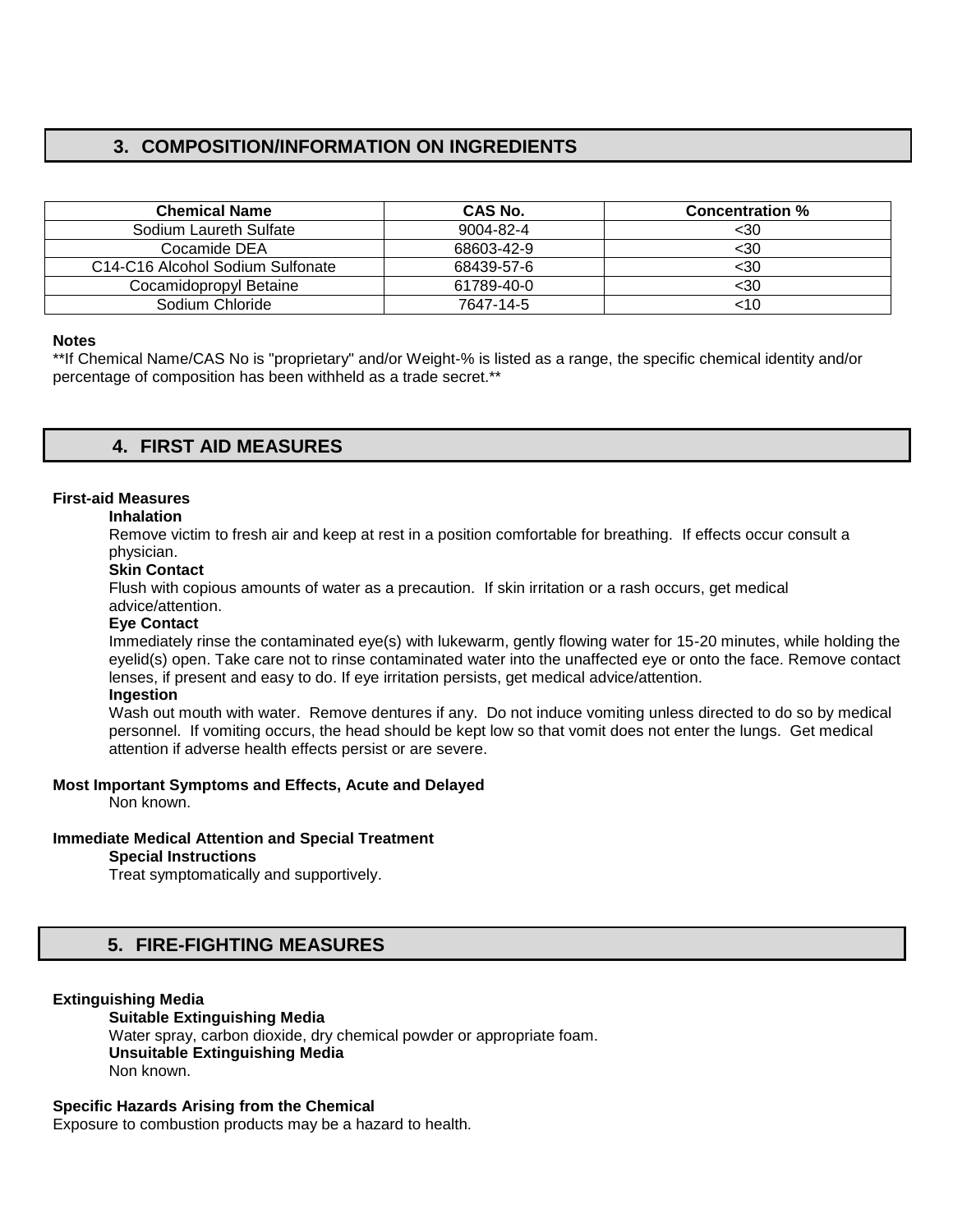# **Special Protective Equipment and Precautions for Fire-fighters**

Evacuate area. Approach fire from upwind to avoid hazardous vapours or gases.

Before entry, especially into confined areas, use an appropriate monitor to check for: toxic gases or vapours, flammable or explosive atmosphere.

Fire-fighters may enter the area if positive pressure SCBA and full Bunker Gear is worn. If there is potential for skin contact with concentrated cleaner: chemical protective clothing (e.g. chemical splash suit) and positive pressure SCBA may be necessary. See Skin Protection in Section 8 (Exposure Controls/Personal Protection) for advice on suitable chemical protective materials.

# **6. ACCIDENTAL RELEASE MEASURES**

# **Personal Precautions, Protective Equipment, and Emergency Procedures**

Follow safe handling advice and personal protective equipment recommendations.

## **Environmental Precautions**

Discharge into the environment must be avoided. Prevent further leakage or spillage if safe to do so. Prevent spreading over a wide area (e.g. by containment or oil barriers). Retain and dispose of contaminated wash water. Local authorities should be advised if significant spillages cannot be contained.

# **Methods and Materials for Containment and Cleaning Up**

Soak up with inert absorbent material. For large spills, provide diking or other appropriate containment to keep material from spreading. If diked material can be pumped, store recovered material in appropriate container. Clean up remaining materials from spill with suitable absorbent. Local or national regulations may apply to releases and disposal of this material, as well as those materials and items employed in the cleanup of releases. You will need to determine which regulations are applicable. Sections 13 and 15 of this SDS provide information regarding certain local or national requirements.

## **Other Information**

Report spills to local health, safety and environmental authorities, as required.

# **7. HANDLING AND STORAGE**

## **Precautions for Safe Handling**

When handling diluted product: no special handling precautions are necessary. Use only with adequate ventilation. Handle in accordance with good industrial hygiene and safety practice. Take care to prevent spills, waste and minimize release to the environment.

## **Conditions for Safe Storage**

Keep in properly labeled containers. Store in accordance with the particular national regulations. Store separate from incompatible materials (see Section 10: Stability and Reactivity).

# **8. EXPOSURE CONTROLS/PERSONAL PROTECTION**

## **Control Parameters**

| <b>Ingredients</b>     | <b>ACGIH® TLV®</b> | <b>OSHA PEL</b> | <b>IDLH</b>   |
|------------------------|--------------------|-----------------|---------------|
| Sodium Laureth Sulfate | Not available      | Not available   | Not available |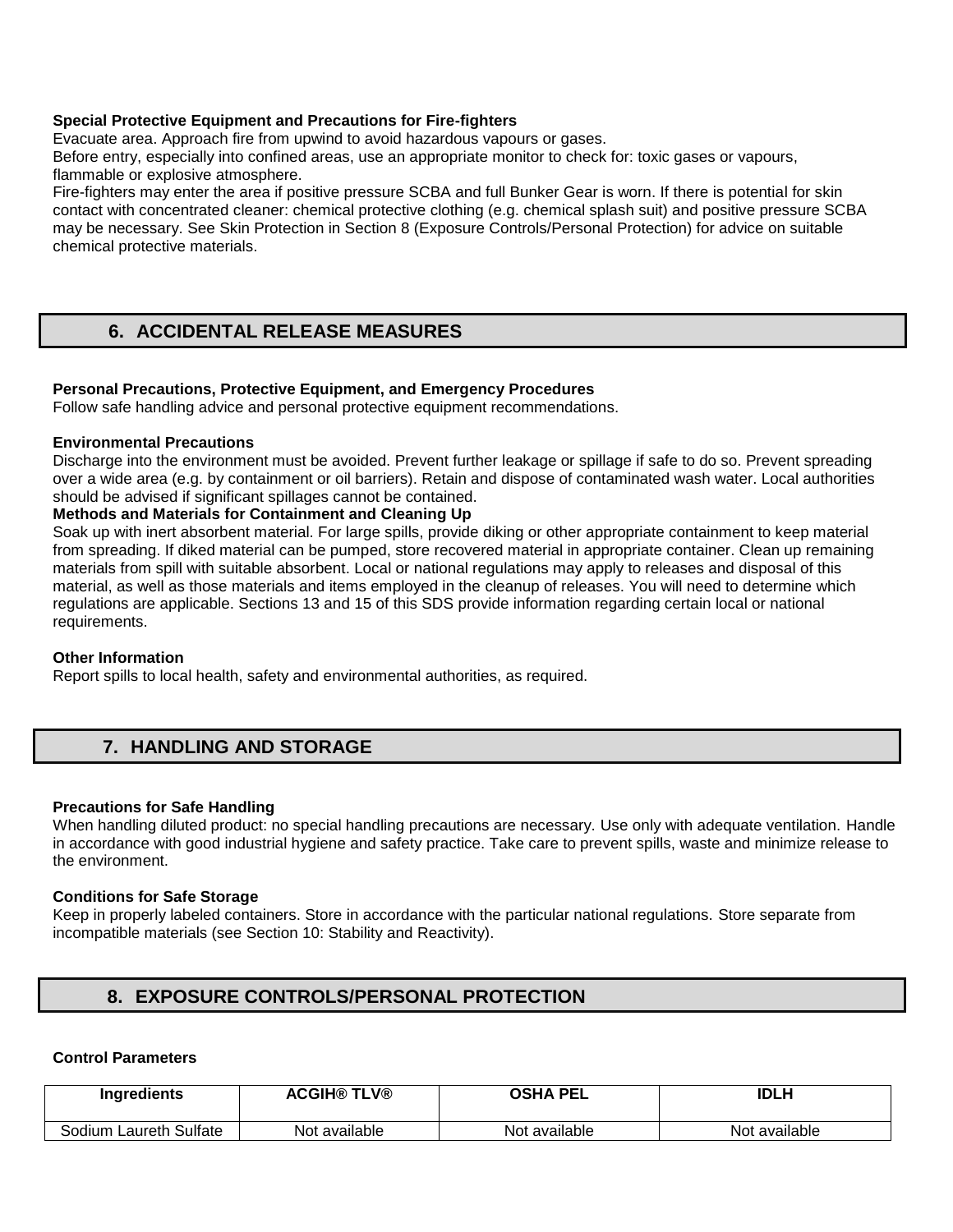| Cocamide DEA                                                 | Not available | Not available | Not available |
|--------------------------------------------------------------|---------------|---------------|---------------|
| C <sub>14</sub> -C <sub>16</sub> Alcohol Sodium<br>Sulfonate | Not available | Not available | Not available |
| Cocamidopropyl Betaine                                       | Not available | Not available | Not available |
| Sodium Chloride                                              | Not available | Not available | Not available |

Consult local authorities for provincial or state exposure limits.

## **Appropriate Engineering Controls**

General ventilation is usually adequate. Provide eyewash and safety shower if contact or splash hazard exists. When handling large quantities of concentrated product: use a local exhaust ventilation and enclosure, if necessary, to control amount in the air.

# **Individual Protection Measures**

**Eye/Face Protection**  Do not get in eyes. Wear chemical safety goggles. **Skin Protection**  Skin should be washed after contact. **Other Personal Protection Data:** Ensure that eyewash stations and safety showers are proximal to the workstation location. When using do not eat, drink or smoke. Wash contaminated clothing before re-use.

# **9. CHEMICAL AND PHYSICAL PROPERTIES**

# **Basic Physical and Chemical Properties**

| Appearance                          | White liquid                    |
|-------------------------------------|---------------------------------|
| <b>Odour</b>                        | Coconut                         |
| <b>Odour Threshold</b>              | Not available                   |
| рH                                  | $5.3 - 7.3$                     |
| <b>Melting Point/Freezing Point</b> | $0^{\circ}$ C / 32 $^{\circ}$ F |
| <b>Initial Boiling Point/Range</b>  | 97.0°C / 206.6°F                |
| <b>Flash Point</b>                  | Not available                   |
| <b>Evaporation Rate</b>             | Not available                   |
| <b>Flammability (solid, gas)</b>    | Not applicable (liquid).        |
| <b>Upper/Lower Flammability or</b>  | Not available                   |
| <b>Explosive Limit</b>              |                                 |
| <b>Vapour Pressure</b>              | Not available                   |
| Vapour Density (air = 1)            | Not available                   |
| Relative Density (water $= 1$ )     | 1.01 – 1.04 kg/L at 20 °C       |
| <b>Solubility</b>                   | Soluble in water                |
| <b>Auto-ignition Temperature</b>    | Not available                   |
| <b>Decomposition Temperature</b>    | Not available                   |
| <b>Viscosity</b>                    | Not available                   |
| <b>Other Information</b>            |                                 |
| <b>Physical State:</b>              | Liquid                          |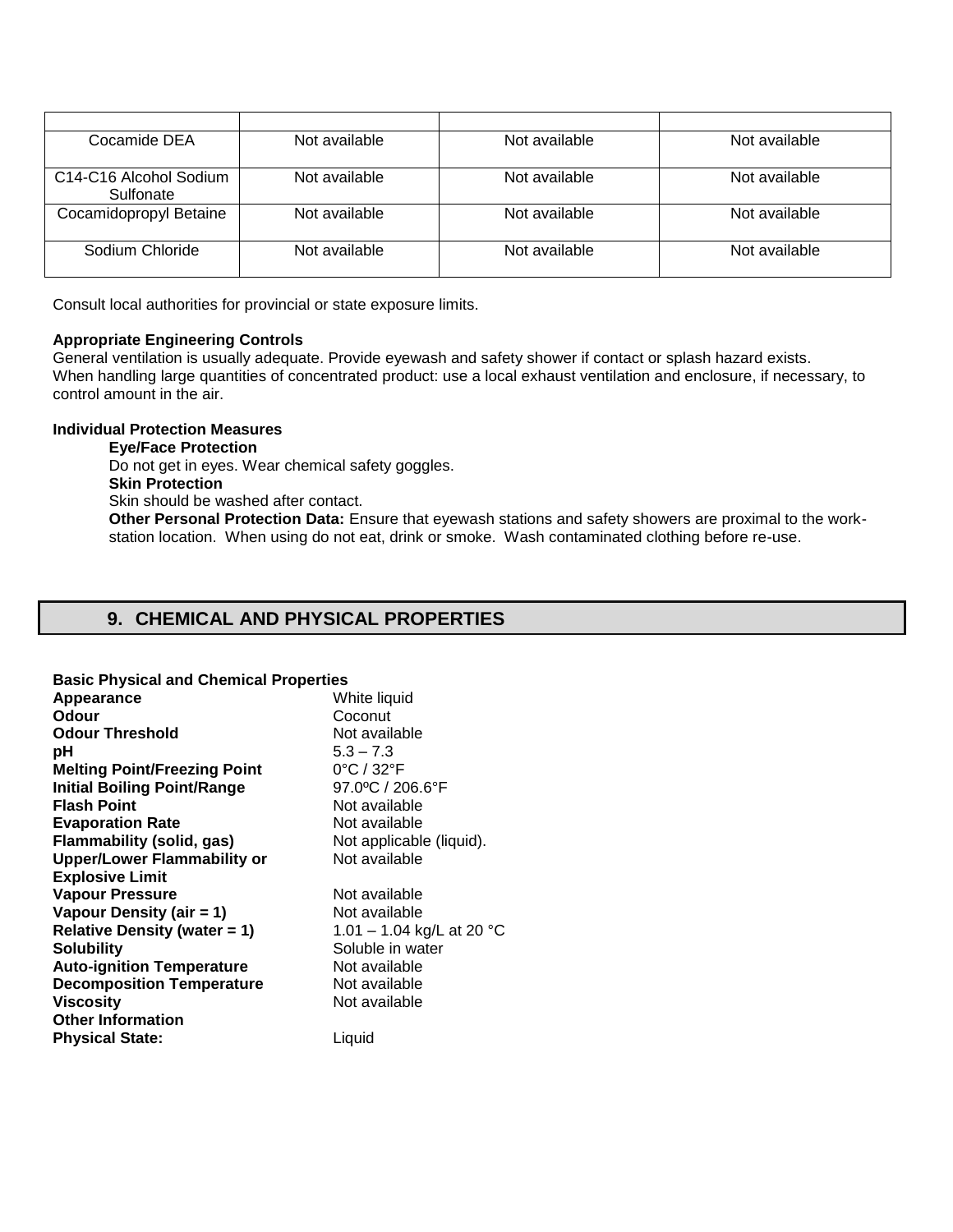# **10. STABILITY AND REACTIVITY**

#### **Reactivity**

Not reactive. Not sensitive to mechanical impact.

#### **Chemical Stability**

Normally stable.

#### **Possibility of Hazardous Reactions**

None expected under normal conditions of storage and use.

#### **Conditions to Avoid**  None known.

**Incompatible Materials**  Oxidizing agents (e.g. peroxides)

### **Hazardous Decomposition Products**

No hazardous decomposition products are known.

# **11. TOXICOLOGICAL INFORMATION**

**Likely Routes of Exposure** Inhalation; skin contact; eye contact; ingestion.

| Ingredients                      | LD50s and LC50s Route & Species |
|----------------------------------|---------------------------------|
| Sodium Laureth Sulfate           | Not Available                   |
| Cocamide DEA                     | Not Available                   |
| C14-C16 Alcohol Sodium Sulfonate | Not Available                   |
| Cocamidopropyl Betaine           | Not Available                   |
| Sodium Chloride                  | Not Available                   |

#### **Potential Health Effects**

Eyes : Cause of irritation. Skin : Skin : Skin : Health injuries are not known or expected under normal use. Ingestion : Health injuries are not known or expected under normal use. Inhalation : **Health injuries are not known or expected under normal use.** Chronic Exposure : Health injuries are not known or expected under normal use.

#### **Experience with Human Exposure**

#### **Toxicity**

Acute inhalation toxicity : No data available

Eye contact : Redness, irritation. Skin contact : No symptoms known or expected. Ingestion :  $\blacksquare$  No symptoms known or expected. Inhalation : No symptoms known or expected.

Acute oral toxicity : Acute toxicity estimate (ATE): > 5,000 mg/kg Acute dermal toxicity : Acute toxicity estimate (ATE): > 5,000 mg/kg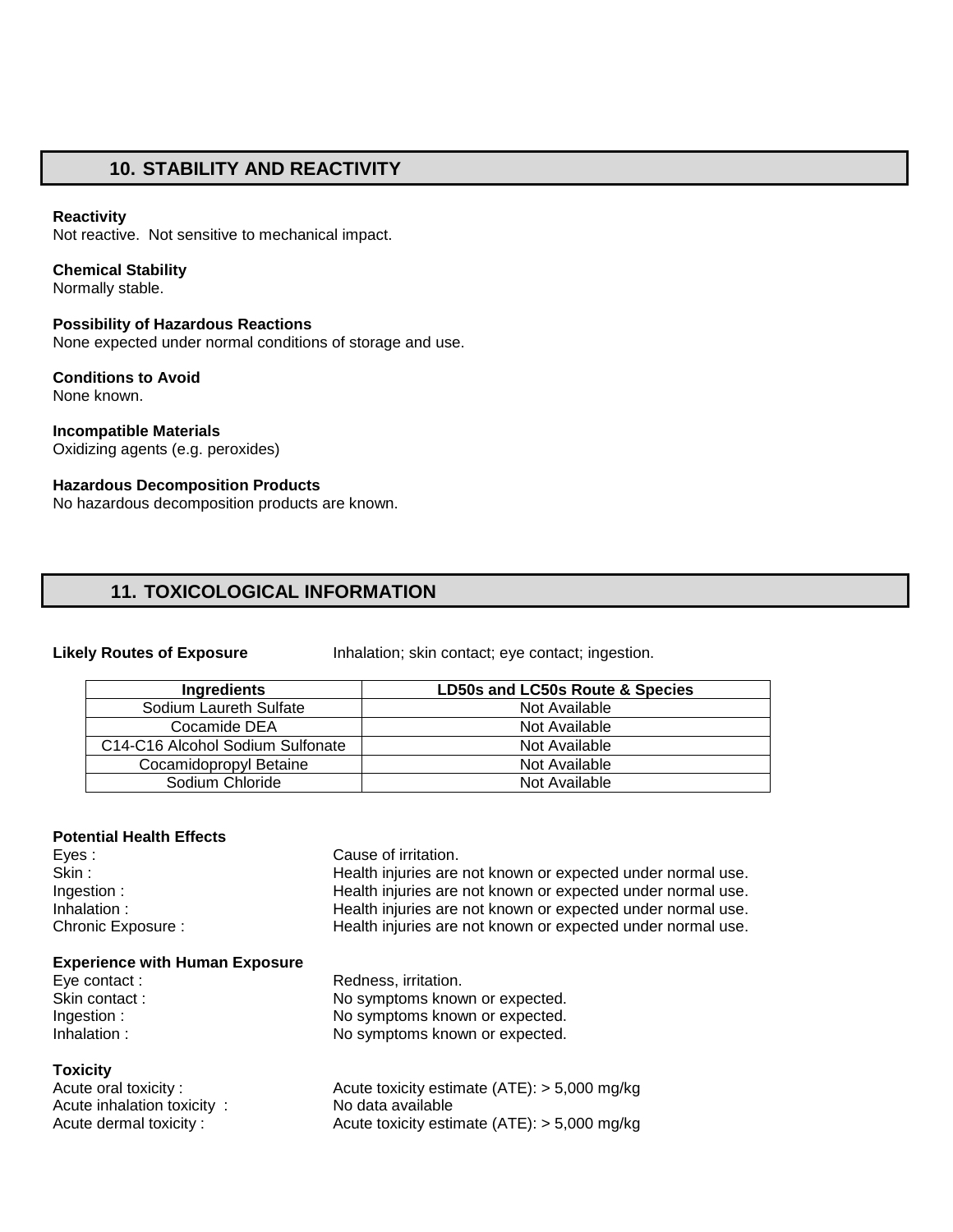# **STOT (Specific Target Organ Toxicity) - Single Exposure Inhalation**

Not classified.

# **Aspiration Hazard**

Not an aspiration hazard.

#### **STOT (Specific Target Organ Toxicity) - Repeated Exposure**  Not classified.

## **Skin Corrosion/Irritation**

Prolonged skin contact may cause temporary irritation.

# **Serious Eye Damage/Eye Irritation**

Mild eye irritation

# **Respiratory or Skin Sensitization**

This product is not expected to cause respiratory or skin sensitization.

# **Carcinogenicity**

This product is not considered to be a carcinogen by IARC, ACGIH, NTP, or OSHA**.** 

# **Reproductive Toxicity**

This product is not expected to cause reproductive or developmental effects.

# **Germ Cell Mutagenicity**

No data available to indicate product or any components present at greater than 0.1% are mutagenic or genotoxic.

## **Interactive Effects**

No information was located.

# **Additional Information**

No information was located.

# **12. ECOLOGICAL INFORMATION**

This section is not required by WHMIS. This section is not required by OSHA.

# **13. DISPOSAL CONSIDERATIONS**

## **Disposal Methods**

Recommended disposal methods are for the product, as sold. (Used material may contain other hazardous contaminants). The required hazard evaluation of the waste and compliance with the applicable hazardous waste laws are the responsibility of the user.

Disposal methods : Diluted product can be flushed to sanitary sewer.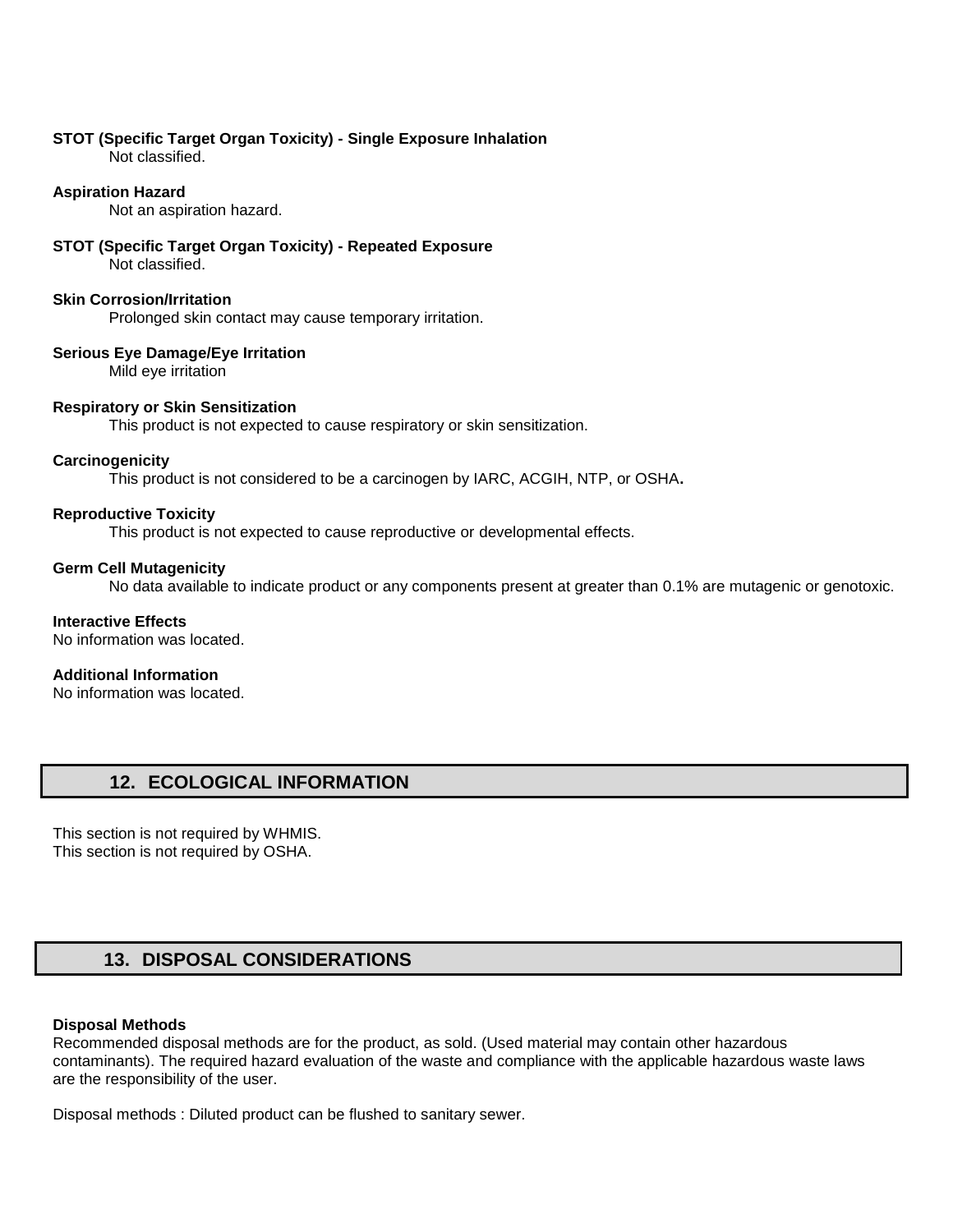Disposal considerations : Dispose of in accordance with local, state, and federal regulations.

# **14. TRANSPORT INFORMATION**

**DOT (U.S.): DOT Shipping Name:** Not Regulated. **DOT Hazardous Class** Not Applicable. **DOT UN Number:** Not Applicable. **DOT Packing Group:** Not Applicable. **DOT Reportable Quantity (lbs):** Not Available. **Marine Pollutant:** No.

**TDG (Canada): TDG Shipping Name:** Not Regulated. **Hazard Class:** Not Applicable. **UN Number:** Not Applicable. **Packing Group:** Not Applicable. **Marine Pollutant:** No.

**Special Precautions for User** Not applicable

**Transport in Bulk According to Annex II of MARPOL 73/78 and the IBC Code**  Not applicable

# **15. REGULATORY INFORMATION**

**U.S. TSCA Inventory Status:** All components of this product are either on the Toxic Substances Control Act (TSCA) Inventory List or exempt.

**Canadian DSL Inventory Status:** All components of this product are either on the Domestic Substances List (DSL), the Non-Domestic Substances List (NDSL) or exempt.

**California Proposition 65:** Not Listed. **MA Right to Know List:** Listed. **New Jersey Right-to-Know List:** Listed. **Pennsylvania Right to Know List:** Listed.

**WHMIS Hazardous Class:** NON-CONTROLLED

# **16. OTHER INFORMATION**

**Additional Information:** This product has been classified in accordance with the Globally Harmonized System of Classification and Labeling of Chemicals (GHS) and the SDS contains all the information required by the Hazardous Products Regulations (HPR).